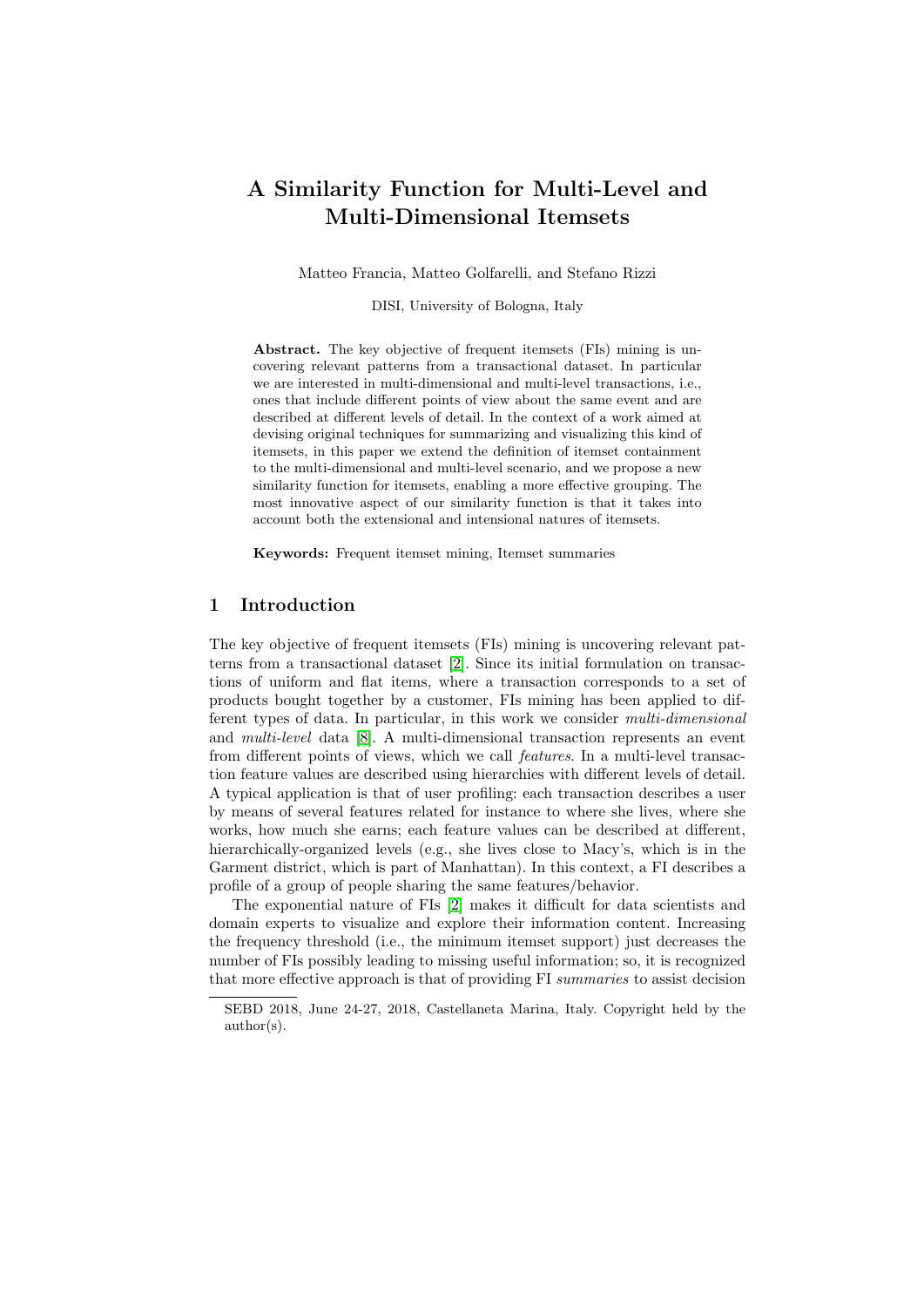

<span id="page-1-0"></span>Fig. 1. A functional architecture of a framework to summarize and visualize FIs

makers in getting insights over data [\[14\]](#page-7-2). Summarization differs from FIs mining since the latter searches, within a set of transactions, those itemset that are frequently present disregarding redundancy. Conversely, summarization is an optimization problem that addresses the extraction of the minimum number of FIs that represent an entire population while maximizing the overall diversity of the representatives. The two techniques are complementary to enhance and simplify FIs analysis: the adoption of summarization on top of FIs mining makes the choice of a frequency threshold less critical and enables the discovery of both specific and general patterns. Though several FI summarization approaches have been proposed in the literature (e.g., [\[1,](#page-6-0)[12,](#page-7-3)[5\]](#page-7-4)), they do not consider the multilevel and multi-dimensional natures of FIs. A third approach to make FI analysis more effective is the use of advanced visualizations. Interactive visual interfaces and visual data mining approaches can unveil hidden information, simplify the process of understanding, and allow users to focus their attention on what is important. Although some visual representations for FIs have been proposed in the literature [\[13](#page-7-5)[,9,](#page-7-6)[4\]](#page-7-7), to the best of our knowledge no approaches for visualizing FIs summaries have been proposed so far.

To fill this gap, we are currently working on a framework addressing the summarization and visualization of multi-level and multi-dimensional FIs. As shown in Figure [1,](#page-1-0) our approach is independent of the algorithm applied for generating the FIs taken in input [\[11](#page-7-8)[,3\]](#page-7-9). The summarization and the visualization components work jointly to give users the relevant information; the user can iteratively create and visualize new summaries that better meet her needs by tuning a set of parameters. In the context of this framework, here we extend the definitions of FIs and itemset containment to the multi-dimensional and multi-level scenario, and we propose a new similarity function for FIs that enables more effective groupings. The most innovative aspect of our similarity function is that it takes into account both the extensional and intensional natures of FIs. The intensional nature is considered in *feature-based similarity*: the higher the number of features (i.e., semantics) shared by two FIs, the higher their similarity; the extensional nature is considered in *support-based similarity*: the higher the percentage of transactions supporting both FIs, the higher their similarity. Adopting this twofaceted similarity function, agglomerative clustering algorithms [\[7\]](#page-7-10) can then be leveraged to summarize FIs.

The paper is organized as follows. After providing the formal definitions of multi-dimensional and multi-level FIs in Section [2,](#page-2-0) in Section [3](#page-4-0) we propose our similarity function. Finally, in Section [4](#page-5-0) we discuss the research perspectives.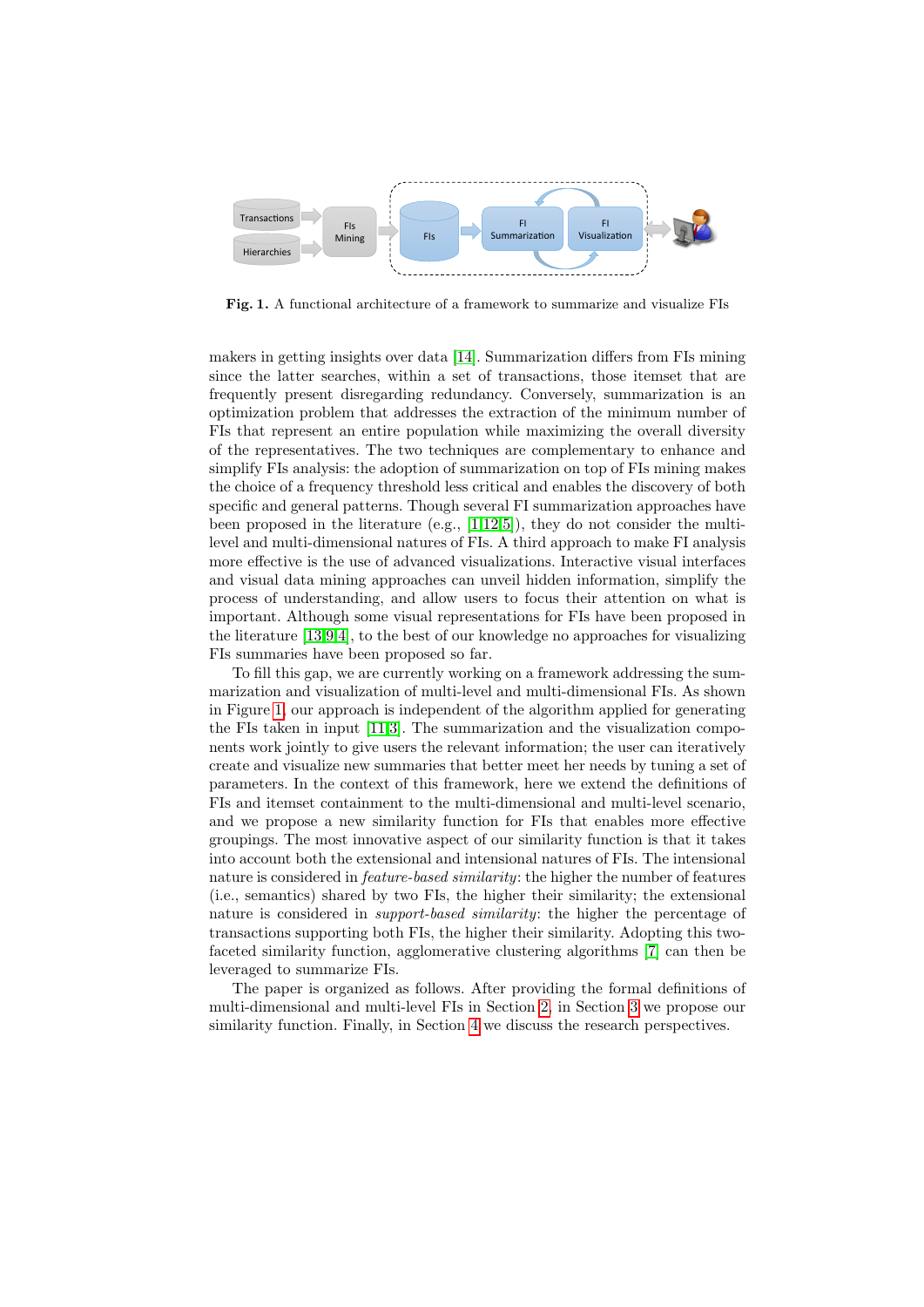#### <span id="page-2-0"></span>2 Itemsets

The itemsets we consider are multi-level, which implies the presence of a hierarchy of concepts. The type of hierarchies we consider are those defined in classic multi-dimensional modeling [\[6\]](#page-7-11).

**Definition 1 (Hierarchy).** A hierarchy H is defined by (i) a set  $L_H$  of categorical levels, (ii) a domain  $Dom(l)$  including a set of values for each level  $l \in L_H$ (all domains are disjoint), (iii) a roll-up partial order  $\succeq_H$  of  $L_H$ , and (iv) a part-of partial order  $\geq_H$  of  $\bigcup_{l\in L_H} Dom(l)$ . Exactly one level  $dim(H) \in L_H$ , called dimension, is such that  $dim(H) \succeq_H l$  for each other  $l \in L_H$ . The part-of partial order is such that, for each couple of levels l and l' such that  $l \succeq_H l'$ , for each value  $v \in Dom(l)$  there is exactly one value  $v' \in l'$  such that  $v \geq_H v'$ .

The itemsets we consider are also multi-dimensional, i.e., they refer to different features (e.g., worksIn) each related to a specific hierarchy (e.g., Location). A feature defines the semantics carried by an item at a specific hierarchical level. This can be formalized as follows:

**Definition 2 (Domain Schema).** A domain schema is a triple  $\mathcal{D} = (\mathcal{H}, \mathcal{F}, \mu)$ where: (1) H is a set of hierarchies; (2) F is a set of features; and (3)  $\mu$  is a function mapping each feature onto one hierarchy.

Example 1. As a working example we will use the Profiling domain schema, which describes the customers who regularly visit a mall and features the two hierarchies depicted in Figure [2.](#page-3-0) The first one is rooted in the Location dimension and has two branches: the first one describes locations from the geographical point of view (with reference to New York City), the second one based on their features. In the roll-up partial order we have, for instance, Neighborhood  $\succeq_{\text{Location}}$  Borough; in the part-of partial order, we have Harlem ≥Location Manhattan. The second hierarchy describes incomes in terms of their ranges. The features of Profiling are worksIn, frequents, and earns; specifically,

 $\mu(\text{work} \text{sin}) = \mu(\text{frequently}) = \text{Location}, \mu(\text{earns}) = \text{Income}$ 

Itemsets are non-redundant sets of items, i.e., two items in an itemset cannot be defined on values related in the part-of partial order (e.g., GreenwichVillage and Manhattan). Finally, transactions are itemsets whose items are all defined on dimension values (e.g., Macy's).

**Definition 3** (Itemset and Transaction). Given domain schema  $\mathcal{D} = (\mathcal{H}, \mathcal{F}, \mu)$ , an item of D is a couple  $i = (f, v)$  where  $f \in \mathcal{F}$ ,  $v \in Dom(l)$ , and l is a level of hierarchy  $\mu(f)$ . An itemset I of D is a set of distinct items of D where, for each i, i'  $\in I$ , with  $i = (f, v)$  and  $i' = (f, v')$ , it is  $v \not\geq_{\mu(f)} v'$  and  $v' \not\geq_{\mu(f)} v$ . A transaction is an itemset only including items defined over dimensions of H.

<span id="page-2-1"></span>Example 2. Examples of itemset I and transaction T of Profiling are

 $I = \{$ (worksln, Harlem), (frequents, Museum), (earns, High) $\}$ 

 $T = \{$ (worksln, CityCollege), (frequents, WhitneyMuseum), (earns, 35to60)}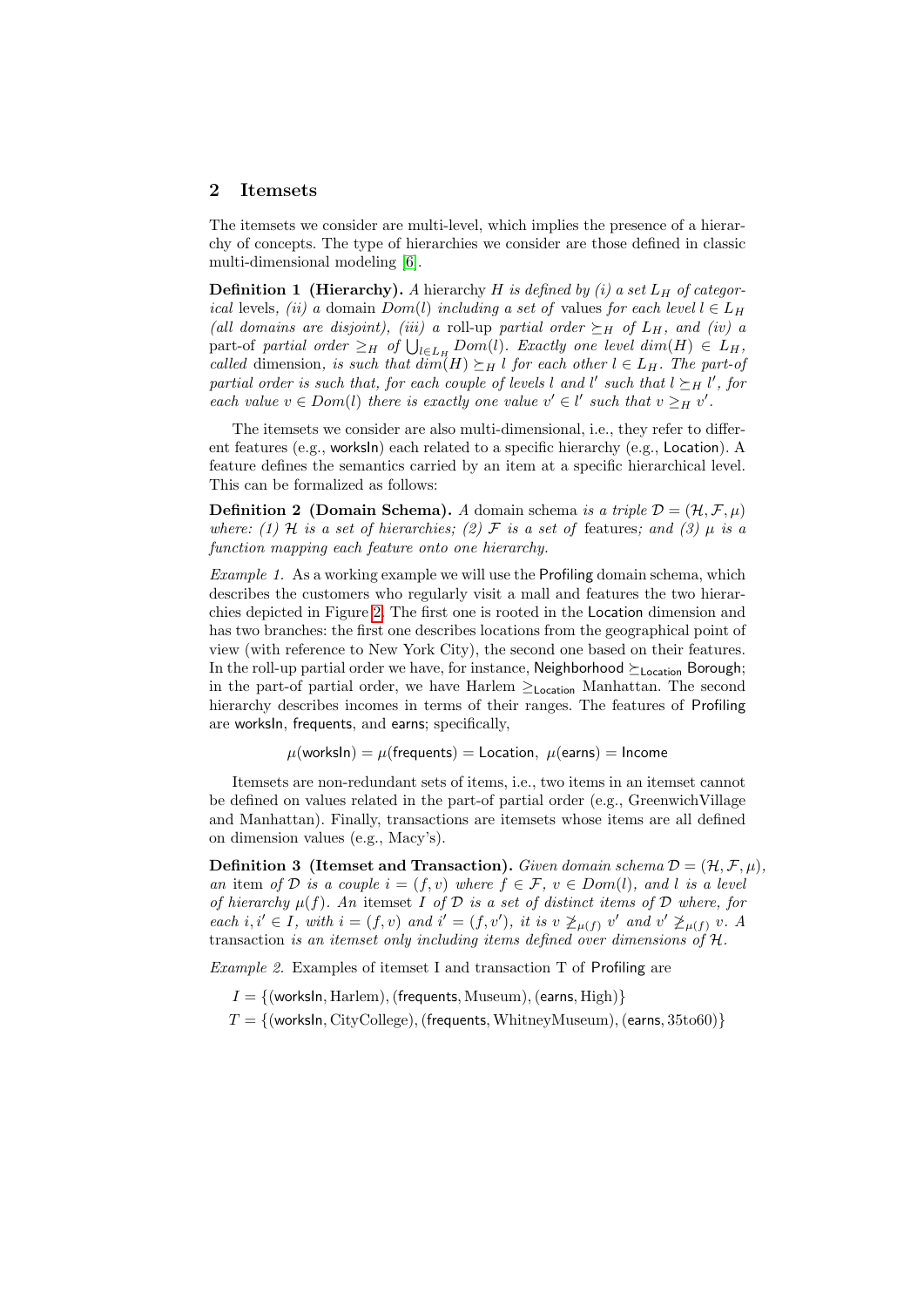

<span id="page-3-0"></span>Fig. 2. Hierarchies (right) and values (left) for the Profiling domain schema; in red, the level-domain mappings

Working with multi-dimensional and multi-level items requires to extend the classic definition of containment between itemsets, which generalizes set containment taking hierarchies into account.

Definition 4 (Itemset Containment). Given two itemsets I and I', we say that I is contained in I' (denoted  $I \sqsubseteq I'$ ) iff for each item  $i \in I$ ,  $i = (f, v)$ , there is an item  $i' \in I'$ ,  $i' = (f, v')$  such that  $v' \geq_{\mu(f)} v$ .

Let  $\mathcal I$  denote the set of all items of a schema domain. It can be easily verified that the containment relationship is reflexive, antisymmetric, and transitive, and that for each pair of itemsets in  $\mathcal I$  there are a least upper bound and a greatest lower bound; so  $\subseteq$  induces a lattice on  $2^{\mathcal{I}}$ . The top element of the lattice is the empty itemset, the bottom element is  $\mathcal I$ . Given two itemsets  $I$  and  $I'$ , we denote with  $lub(I, I')$  and  $glb(I, I')$  their least upper bound and greatest lower bound.

Example 3. Figure [3](#page-4-1) shows a small portion of the containment lattice for Profiling; for simplicity we restrict to features frequents and earns and denote items by their value only. For instance, for frequents it is  $\{\text{Amenty}\}\subseteq \{\text{Collect, Store}\}\$ and  $\{\text{Amenity}\}\sqsubseteq \{\text{Collect}\}.$  Besides, it is

> $lub({City} College), {College, Store}) = {City} College, Store}$  $qlb({\{CityCollect}\}, {\{Collect, Store\}}) = {\{Collect\}}$

Transaction T is said to *support* itemset I iff  $I \subseteq T$ . With reference to Example [2,](#page-2-1) T supports I. Given a set of transactions  $\mathcal{T}$ , the set of transactions that support I is denoted by  $\mathcal{T}_I \subseteq \mathcal{T}$ . This allows us to introduce a relevant numerical property of itemsets, namely, their *support*.

**Definition 5 (Itemset Support).** Given itemset I, its support sup(I) within a set of transactions  $\mathcal T$  is defined as

$$
sup(I) = \frac{|\mathcal{T}_I|}{|\mathcal{T}|}
$$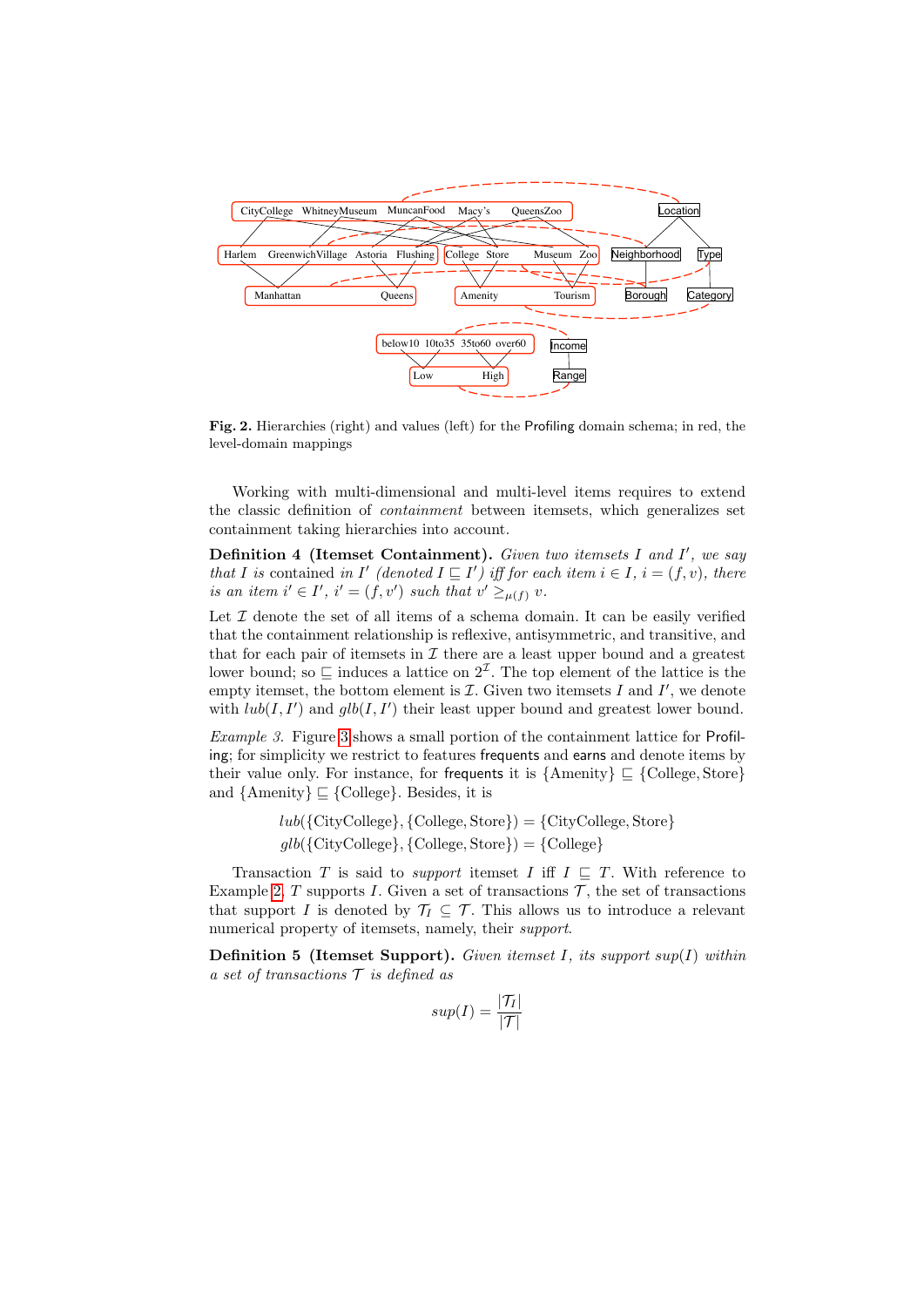

<span id="page-4-1"></span>Fig. 3. A portion of the containment for Profiling, including containment arcs; itemsets in gray are not completely expanded

Itemset  $I$  is said to be *frequent* if it is greater or equal to a given threshold. Note that, since the containment relationship induces a lattice on the set  $2<sup>\mathcal{I}</sup>$  of all possible itemsets, it also induces a partial order over the set  $\mathcal{F} \subseteq 2^{\mathcal{I}}$  of FIs. Thus, from now on we will say that  $\mathcal F$  is a POS (Partially Ordered Set).

#### <span id="page-4-0"></span>3 Itemset Similarity

We argue that itemset similarity is a two-faceted concept: (1) according to feature-based similarity, the higher the number of features (i.e., semantics) shared by two FIs, the higher their similarity; and (2) feature-based similarity is useless if two FIs include two distinct groups of transactions, thus, it is complemented by support-based similarity in which the higher the percentage of transactions supporting both FIs, the higher their similarity. These two aspects of similarity are not necessarily correlated; for example, support-based similarity can be low even if feature-based similarity is high when non-shared features are rare and supported by a small fraction of transactions.

In a multi-level and multi-dimensional domain, computing feature-based similarity is not just a matter of finding the subset of common items between two FIs, but it is also related to the informative value they carry in terms of level of detail. Intuitively, we consider an FI to be more relevant than another if it includes a larger number of distinct features; in turn, the relevance of a feature increases with the level of detail at which it is expressed.

Definition 6 (Itemset Relevance). Given itemset I, its relevance is defined as

$$
rel(I) = \sum_{f \in Feat(I)} \left( rel(f) + \sum_{l \in Lev_f(I)} rel(l) \right)
$$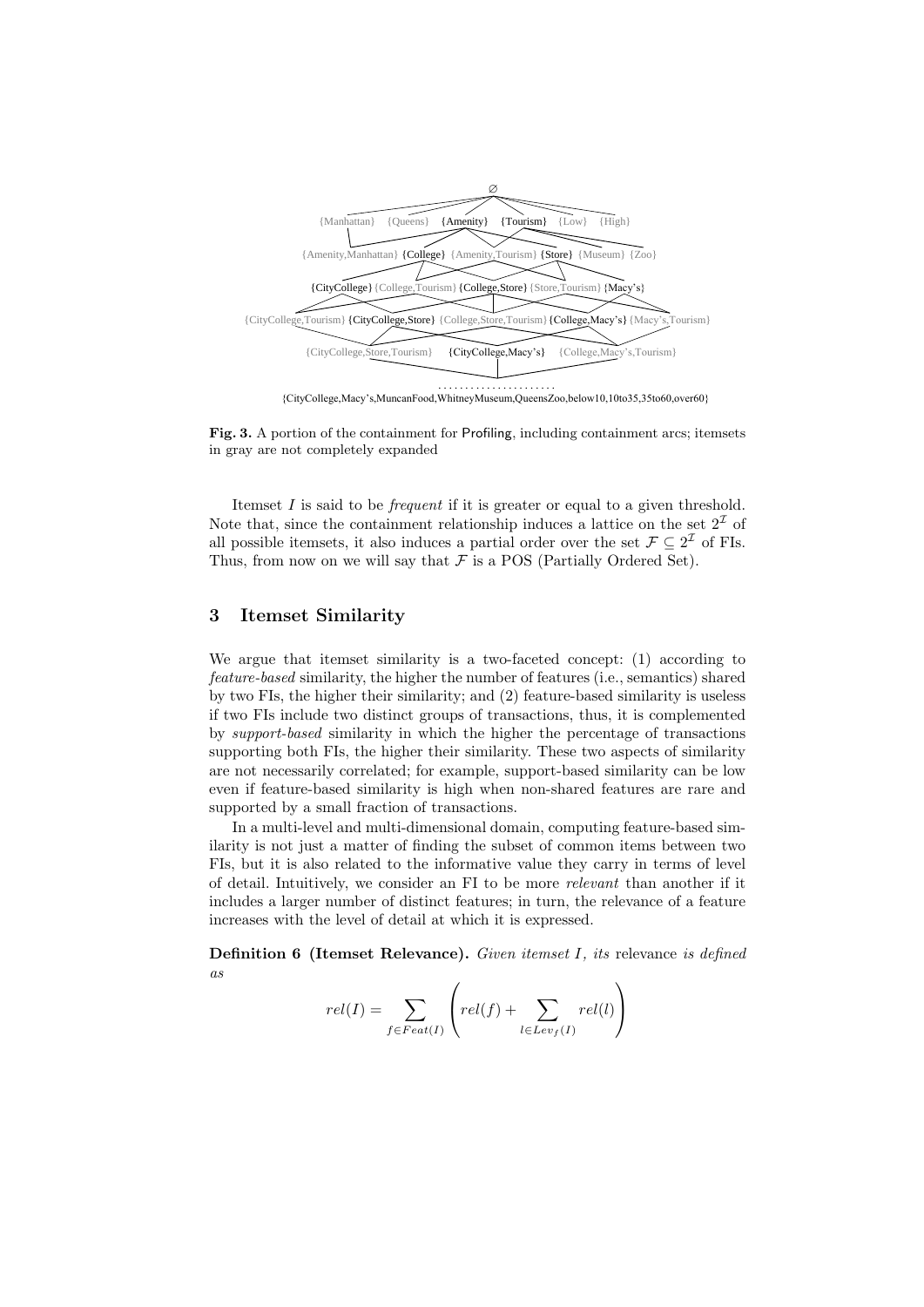where Feat(I) is the set of distinct features of the items in I,  $Lev_f(I)$  is the set of levels of the values coupled with feature f in the items of I,  $rel(f)$  is the relevance of f, and rel(l) is the relevance of level l. Conventionally,  $rel(\emptyset) = 0$ .

We finally introduce the similarity between two FIs as a linear combination of a support-based and a feature-based similarity.

**Definition 7 (Itemset Similarity).** Given a set of transactions  $\mathcal{T}$ , a POS of FIs F, two FIs I and I' supported by T, and a coefficient  $\lambda \in [0..1]$ , the similarity of  $I$  and  $I'$  is defined as

$$
sim(I, I') = \lambda sim_{sup}(I, I') + (1 - \lambda) sim_{rel}(I, I')
$$

where

$$
sim_{sup}(I, I') = \frac{sup(glb(I, I'))}{sup(I) + sup(I') - sup(glb(I, I'))}
$$

$$
sim_{rel}(I, I') = \begin{cases} \frac{rel(lub(I, I'))}{rel(lub(I, I'))}, & if lub(I, I'), glb(I, I') \in \mathcal{F} \\ 0, & otherwise \end{cases}
$$

Both  $\sin s_{\text{sup}}$  and  $\sin r_{\text{rel}}$  range in [0..1] and can be intuitively explained as follows:  $sim_{sup}$  is the ratio between the number of transactions supporting both FIs I and  $I^{\prime}$  and the number of transactions supporting either I or I';  $sim_{rel}$  is the ratio between the relevance of the features common to  $I$  and  $I'$  and the relevance of the union of the features of  $I$  and  $I'$ . Clearly, since the *lub* and  $glb$  operators are commutative, it is always  $sim(I, I') = sim(I', I)$ .

Example 4. With reference to the hierarchies defined in Figure [2,](#page-3-0) we assume that (i) all features are equally relevant  $rel(f) = 1$  for all f), and (ii) relevance increases by 0.1 for each level of detail. Given FIs  $I = \{$  (frequents, College), (worksln, Store) and  $I' = \{$  (frequents, College), (frequents, Store) }, it is

$$
L = lub(I, I') = \{(\text{frequencies}, \text{College}), (\text{frequencies}, \text{Store}), (\text{worksIn}, \text{Store})\}
$$
  

$$
G = glb(I, I') = \{(\text{frequencies}, \text{College})\}
$$

Assuming for instance that  $sup(I) = 0.3, sup(I') = 0.4, sup(L) = 0.2, sup(G) =$ 0.5, and  $\lambda = 0.5$ , then  $sim(I, I') = 0.44$ .

### <span id="page-5-0"></span>4 Discussion

In this paper we have proposed an original similarity measure for multidimensional and multi-level FIs, to be used for enabling the creation of concise and valuable summaries of sets of FIs. Though for space reasons we cannot fully detail how summaries are defined and visualized in our approach, in this section we give an informal explanation.

First of all, since our goal is to support interactive exploration and navigation of FIs, we organize summaries in a hierarchical fashion so that they can be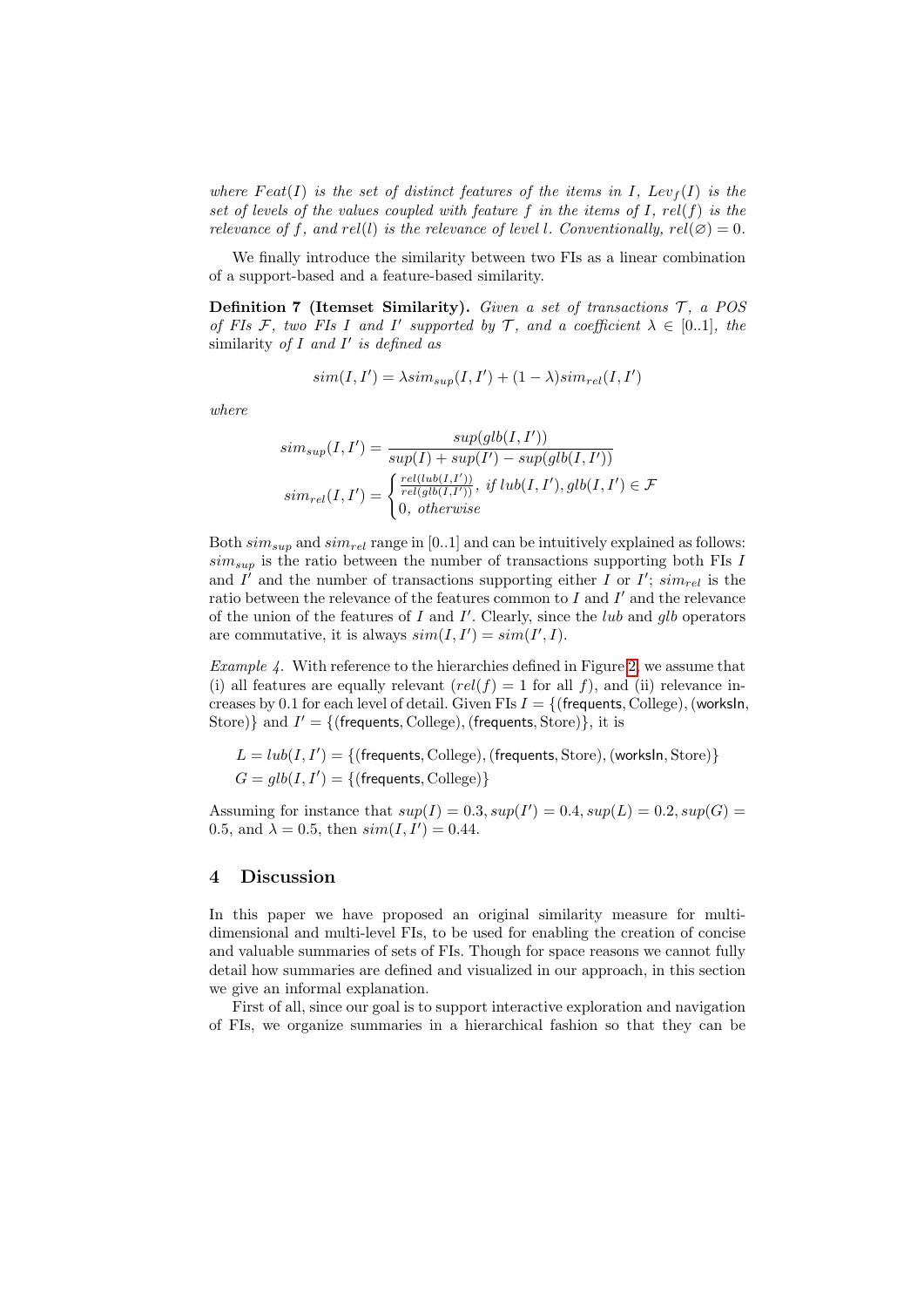analyzed at different levels of detail. So we build a hierarchical clustering of the set of all FIs using an agglomerative algorithm; any (complete and disjoint) "cut" of the resulting dendrogram is a summary.

In a summary each cluster is represented by a single FI; specifically, the representative of cluster c is the most specific FI in c, i.e., such that  $I \sqsubseteq rep(c), \forall I \in c$ . With reference to this, we note that the strategy commonly used in the literature picks as a cluster representative its most general FI [\[5\]](#page-7-4); however, this strategy often lacks in properly characterizing clusters since it easily yields very low relevance as the cluster cohesion decreases, which may entail one or more features appearing in some of the cluster FIs to be missing from the representative. Conversely, when using our strategy, all the features appearing in at least one FI of the cluster are included in the representative.

As to the agglomerative clustering algorithm we adopt, it is basically a greedy algorithm that progressively merges couples of clusters starting from singletons and until one single cluster is obtained. Remarkably, the POS of FIs induced by our definition of itemset containment allows the search space to be significantly pruned. Indeed, our preliminary tests show that the POS obtained when a feature is described using a linear hierarchy of  $n$  levels is several orders of magnitude smaller than the one we would get if those  $n$  levels were flat. Another relevant improvement we get in terms of computational complexity depends on an interesting property of our similarity function. It can be proved that, in domains where the relevance of the levels of a hierarchy increases with the level of detail (i.e.,  $rel(l) \geq rel(l')$  if  $l \succeq_H l'$ ), similarity is antimonotonic along the itemset containment relationship. As a consequence, at each step of our agglomerative algorithm we can just estimate the similarity between FIs that are directly contained into one another, thus avoiding a large number of useless computations.

Finally, to visualize summaries we adopt treemaps, a popular method for visualizing large hierarchical data sets by mapping hierarchical concepts into 2D areas [\[10\]](#page-7-12). Figure [4](#page-7-13) shows a treemap in which the visualization area is partitioned into nested rectangles, each corresponding to a cluster of FIs whose area is proportional to the cluster cardinality; colors code both the predominant feature (i.e., the one with the highest relevance within the cluster FIs) of the cluster representative (hue) and its support (saturation). So, for instance, the top right pink rectangle describes a cluster that (i) includes 97 FIs with support ranging from 0.14 to 0.58 and relevance ranging from 1.00 to 3.60; (ii) has 10 child clusters in the dendrogram; and (iii) has a representative (namely, {(earns, avg30),(livesIn, close),(livesIn, collina BO),(worksIn, Bologna),(worksIn, close)}) whose predominant feature is livesIn. On this visualization the user can then apply classical OLAP operators (roll-up, drill-down, slice-and-dice) to navigate the dendrogram so as to flexibly explore the set of FIs at different abstraction levels and focusing on the more relevant FIs.

## References

<span id="page-6-0"></span>1. Afrati, F.N., Gionis, A., Mannila, H.: Approximating a collection of frequent sets. In: Proc. SIGKDD. pp. 12–19. Seattle, USA (2004)